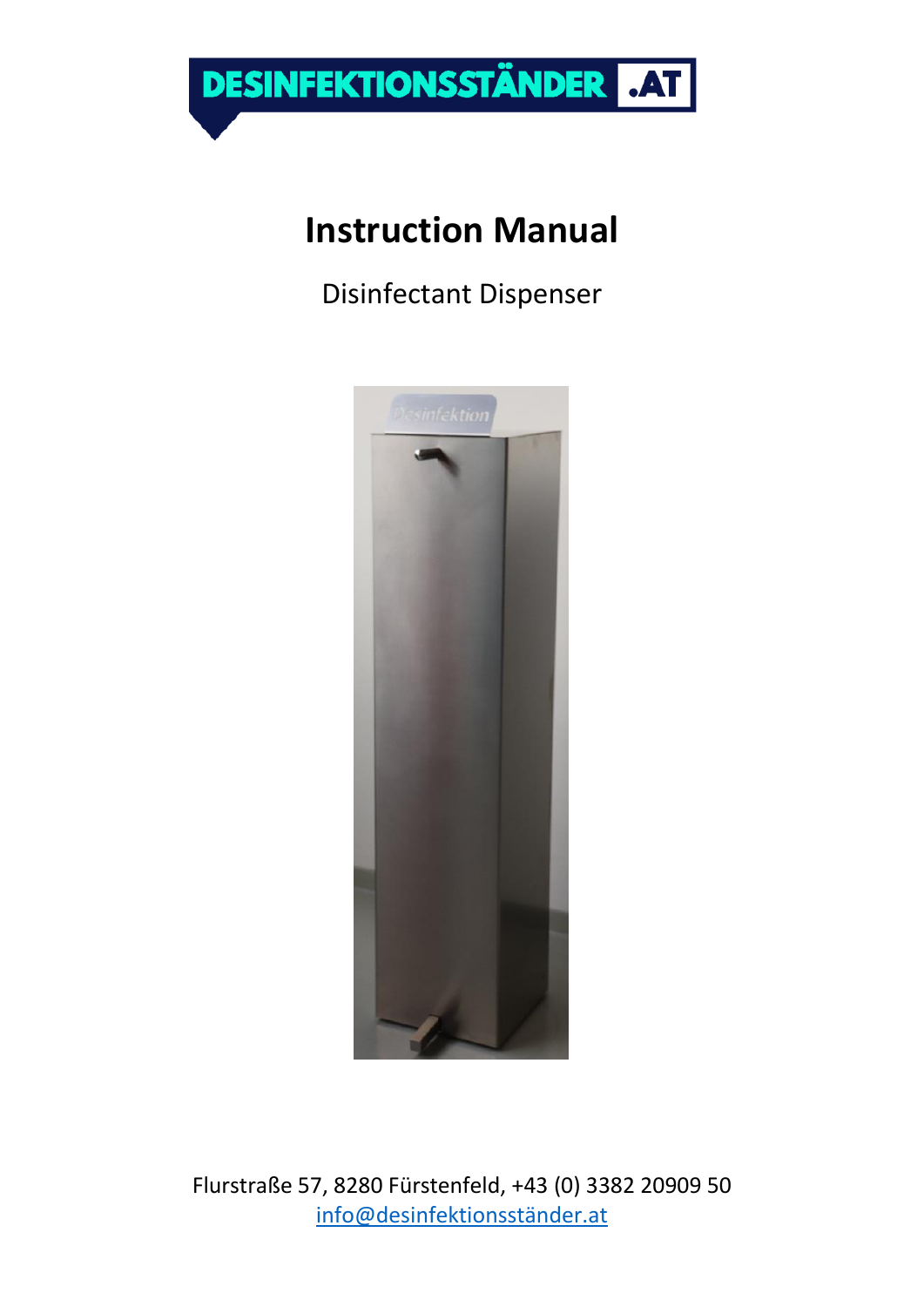**DESINFEKTIONSSTÄNDER** 

#### **I. Commissioning**

The disinfectant dispenser needs to be filled with max. 10 litre disinfectant with the suitable canister and the suction pipe has to be inserted into the canister. If any other canister is used, a hole with 6mm diameter must be drilled into the lid.



The disinfectant dispensers are delivered preexhausted. In case of, the disinfectant dispenser being pumped out, it needs to be ventilated. Therefore, the filled canister has to be put into the disinfectant dispenser, a vessel hold under the outlet tap and it needs to be pumped as long as pure disinfectant comes out.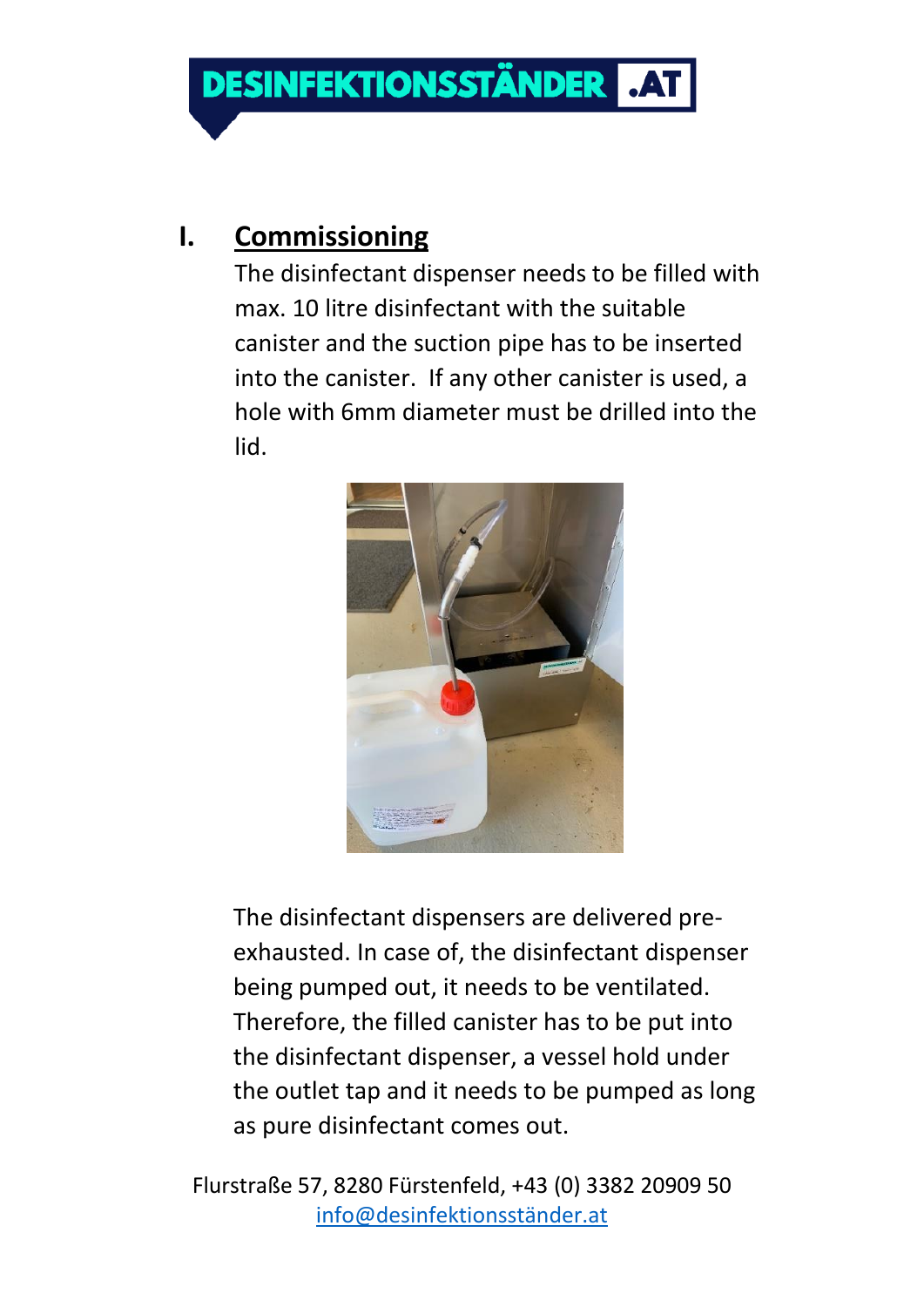## **II. Configuration and Assembly:**

To provide a safe standing of the disinfectant dispenser, it has to be adapted to the ground with the help of the adjustable feet. For this purpose, the feet need to be rotated on the foot into the right height.



Moreover, the disinfected dispenser can also be screwed with 4 bolts to the ground. This includes 4 mounting holes on the base plate. Therefore the table must be removed by using tools and it must also be reinstalled.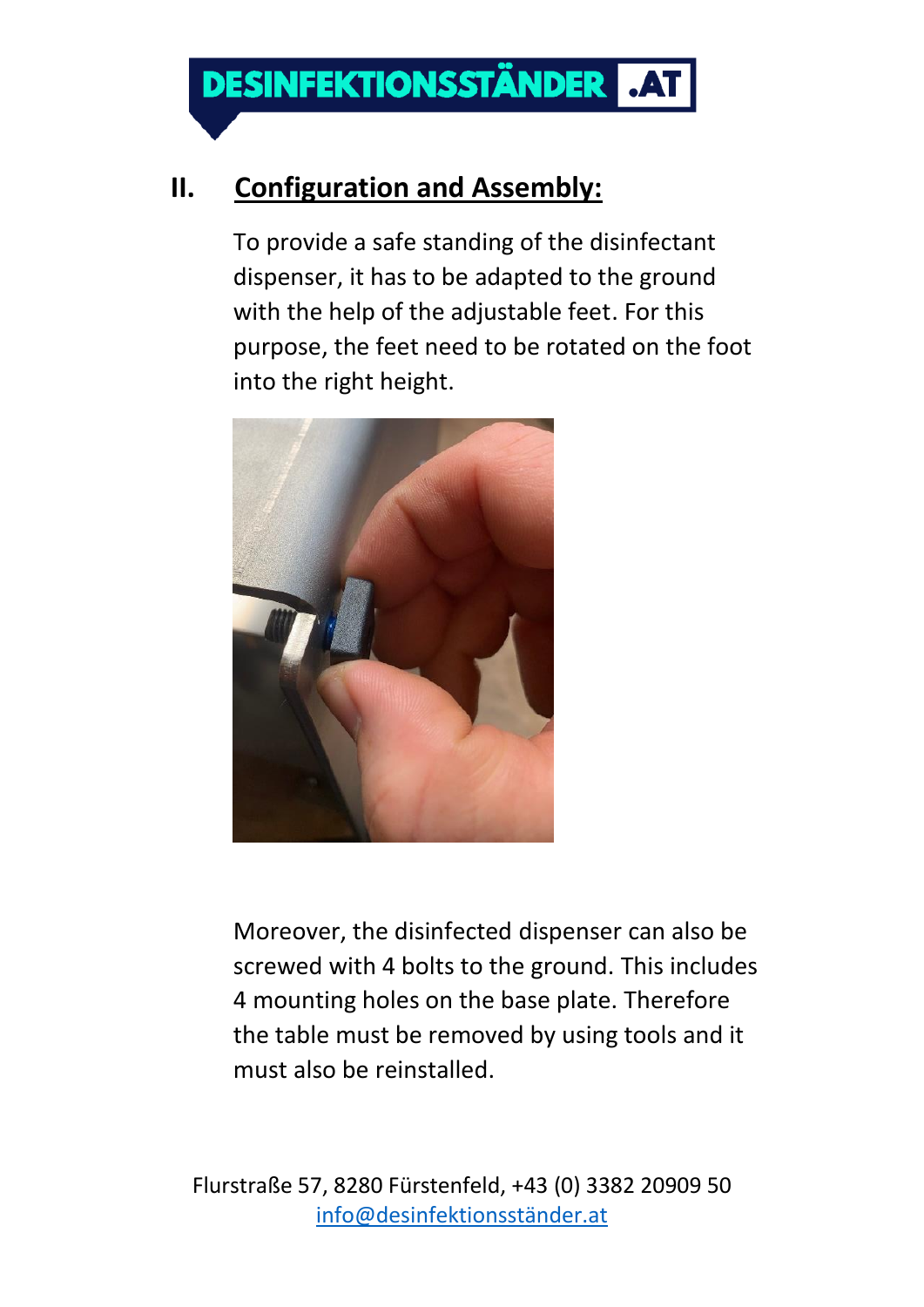**DESINFEKTIONSSTÄNDER** 

#### **III. Quantity Adjustment:**

The disinfected dispenser has a basic setting of 1 ml per operation. However, this can be adjusted to the requirements of the application. Therefore a 5mm hexagonal offset screwdriver must be inserted into the hole for the adjustment and it needs to be rotated into the required direction ( see label ) Caution: twist max. 1/8 rotations .

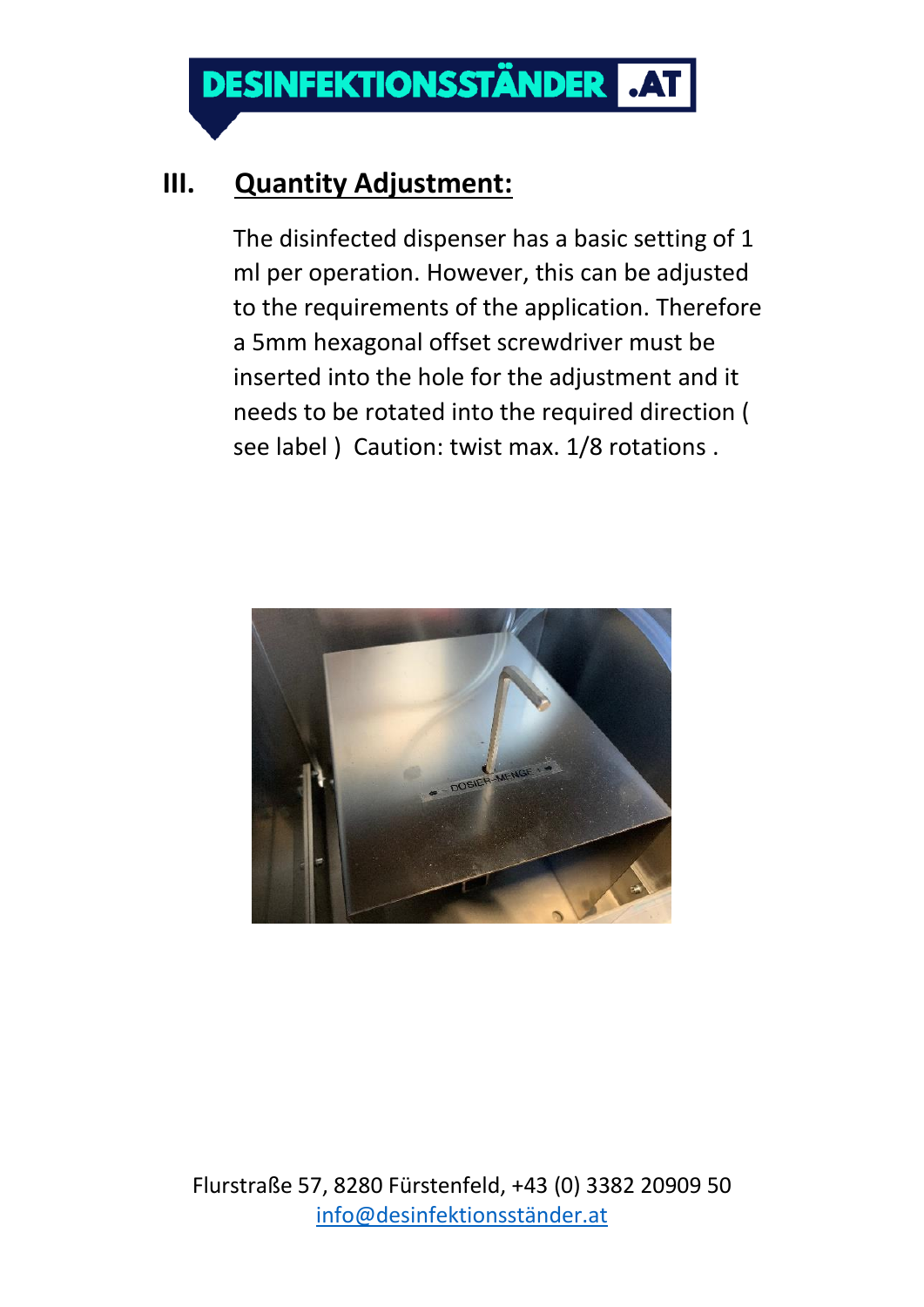

#### **IV. Operation of the System:**

The dispenser is solely operated with the foot using the foot pedal.



The output takes place via the outflow.

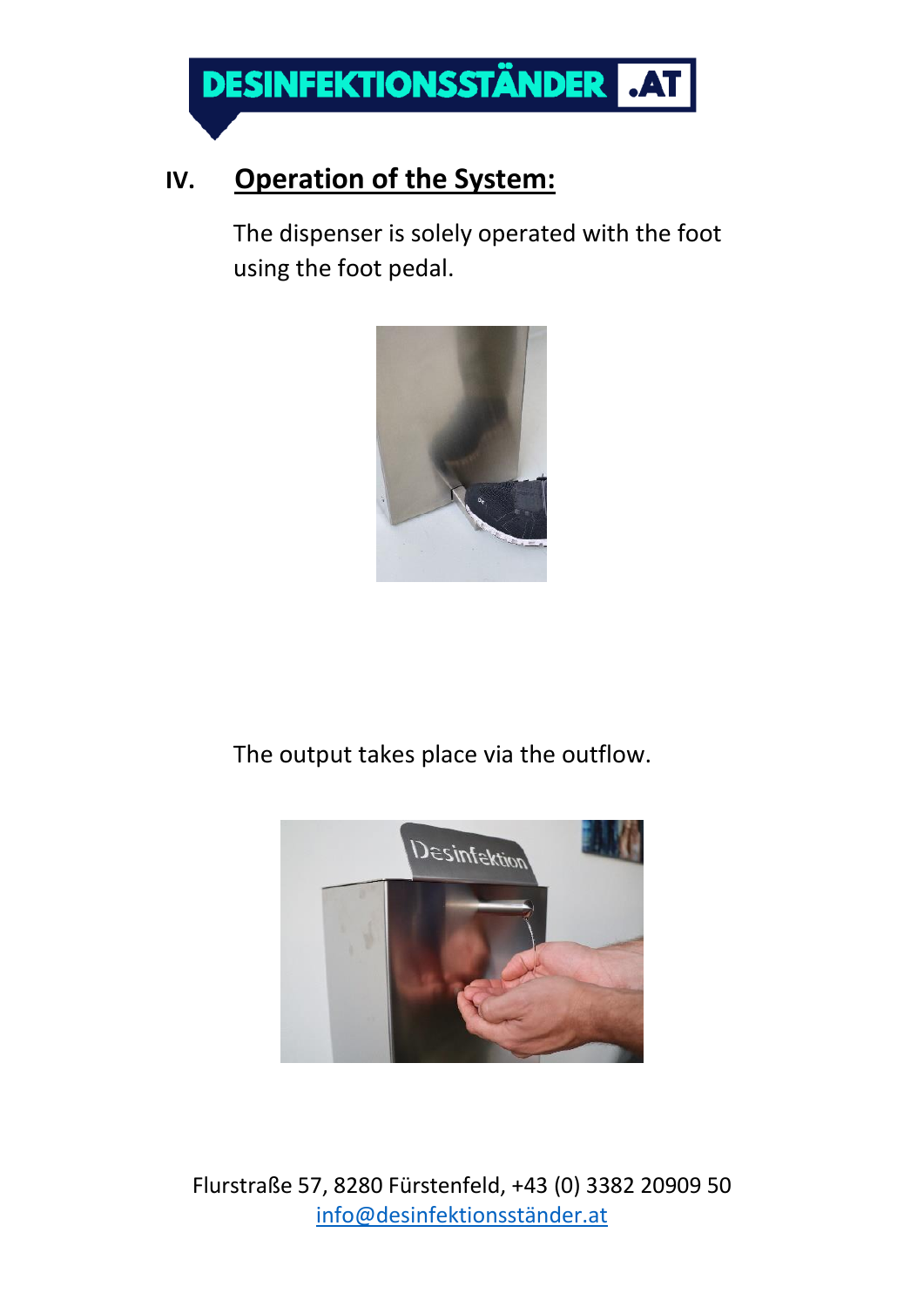

## **V. Maintenance and Care**

We recommend a stainless steel cleaner for the cleaning which you can obtain through us.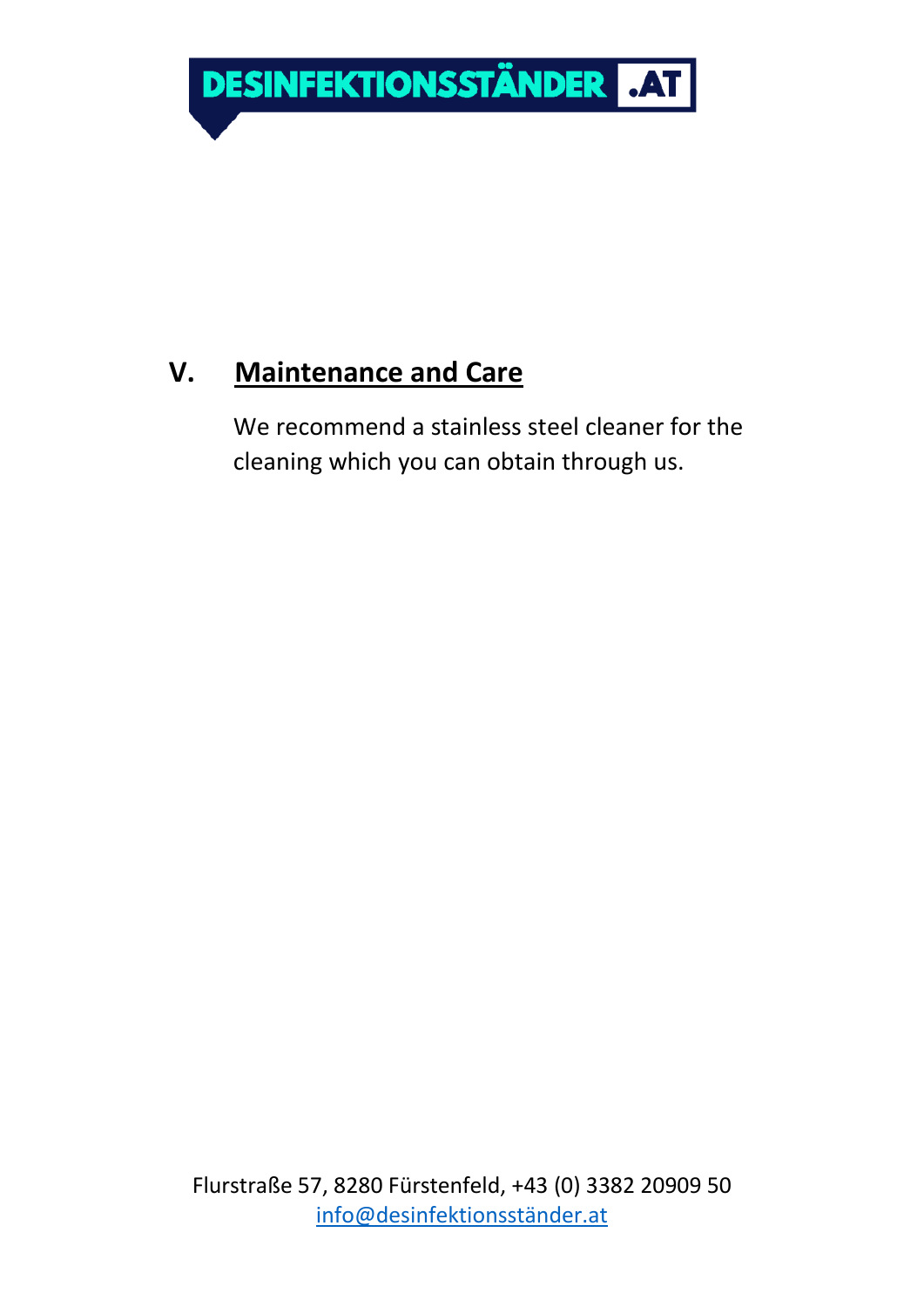**DESINFEKTIONSSTÄNDER**